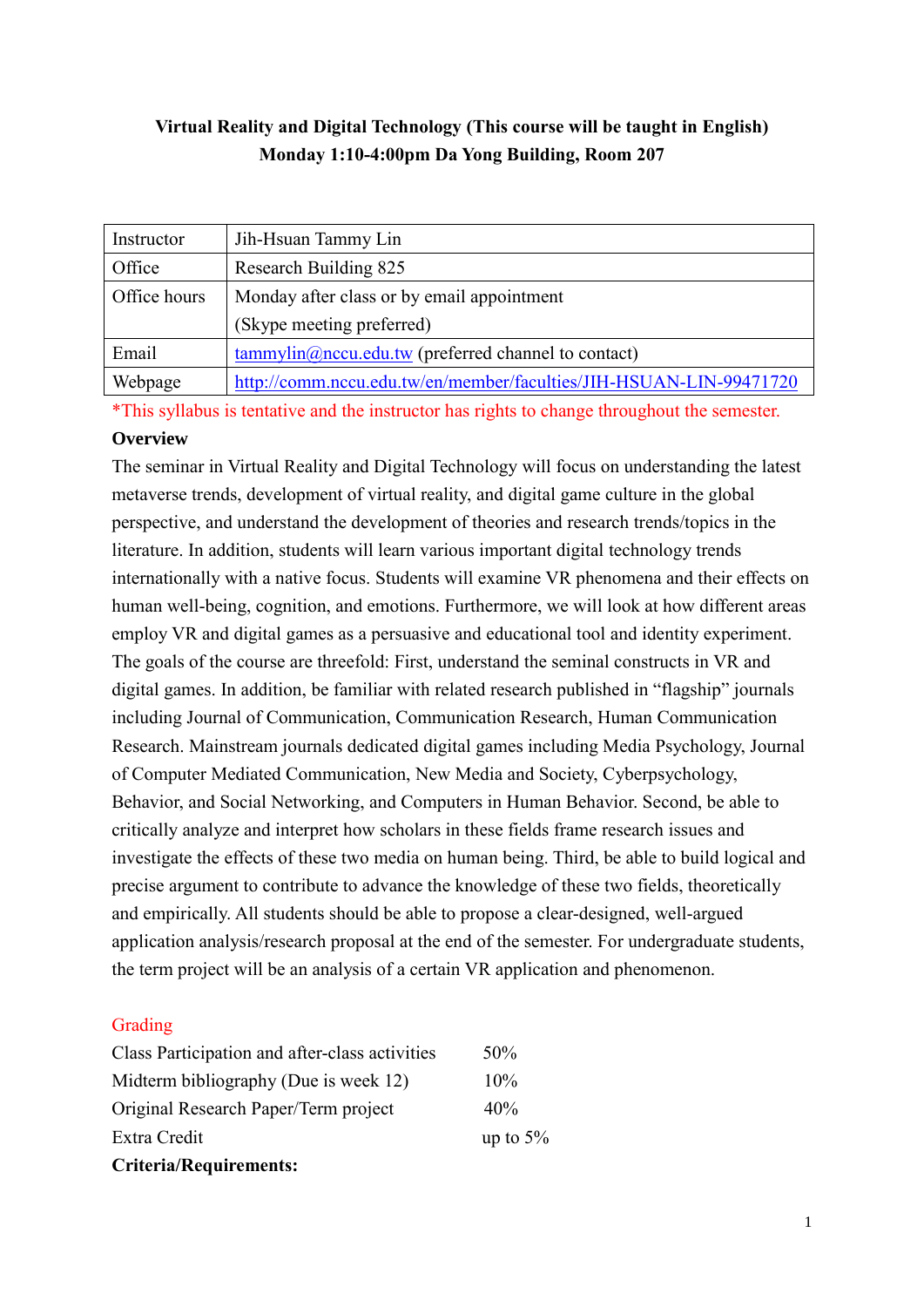For graduate students: Research paper is expected for graduate students as the term projects. You are welcome to do the term project individually or with a group of other students. In addition, graduate students have to prepare to the find the latest research and present it in the class for discussion. Please use lots of examples/news stories to link to the theory. For undergraduate students: You can choose to do literature review in chosen topic or design a game (exergame, advergame, serious game, VR game) for your term project. You are welcome to do the term project individually or with a group of other students. You are expected to engage in course discussion, and try to learn to do the course leading.

#### **Plagiarism**

Don't do it! Copying or using the material of another author or student without clearly referencing that work is considered plagiarism and in violation of NCCU's rules of student conduct. It will result in an automatic failing grade.

⚫ After-class activities and class participation 50% Class participation is based on your on-going contributions to each class meeting. You are expected to make multiple, substantive contributions during each class session. There will be random after-class activities, and students are required to submit activity reports or projects in class.

#### **Late assignment deducts 5 points per day.**

• Midterm bibliography 10%

Whether you plan to write a research paper (for grad students) or design a game/VR application/or conduct in-depth research for certain issues (for undergrad), you will list relevant references for your research topic (ideally 5-10 references). I will review it and suggest seminal references if you miss them.

⚫ Research paper/ application analysis 40%

The original research paper is expected to be of publishable quality, focusing on the theory, issue, or context of your choice. It begins with a synthesis of relevant theory and research, concludes with a set of testable hypotheses, and includes a comprehensive list of references  $(in APA 6<sup>th</sup> style), such as we might find in any peer reviewed social science journal. The$ purpose of this paper is to demonstrate that you understand how to apply a theory and what it means to synthesize an original research problem.

This paper will be about 10-15 pages in length (double spaced, 12 point type, 1 inch margins), exclusive of the references, and will be carefully edited into clear, concise, and grammatical language prose. Turgid, windy, and/or ungrammatical submissions will be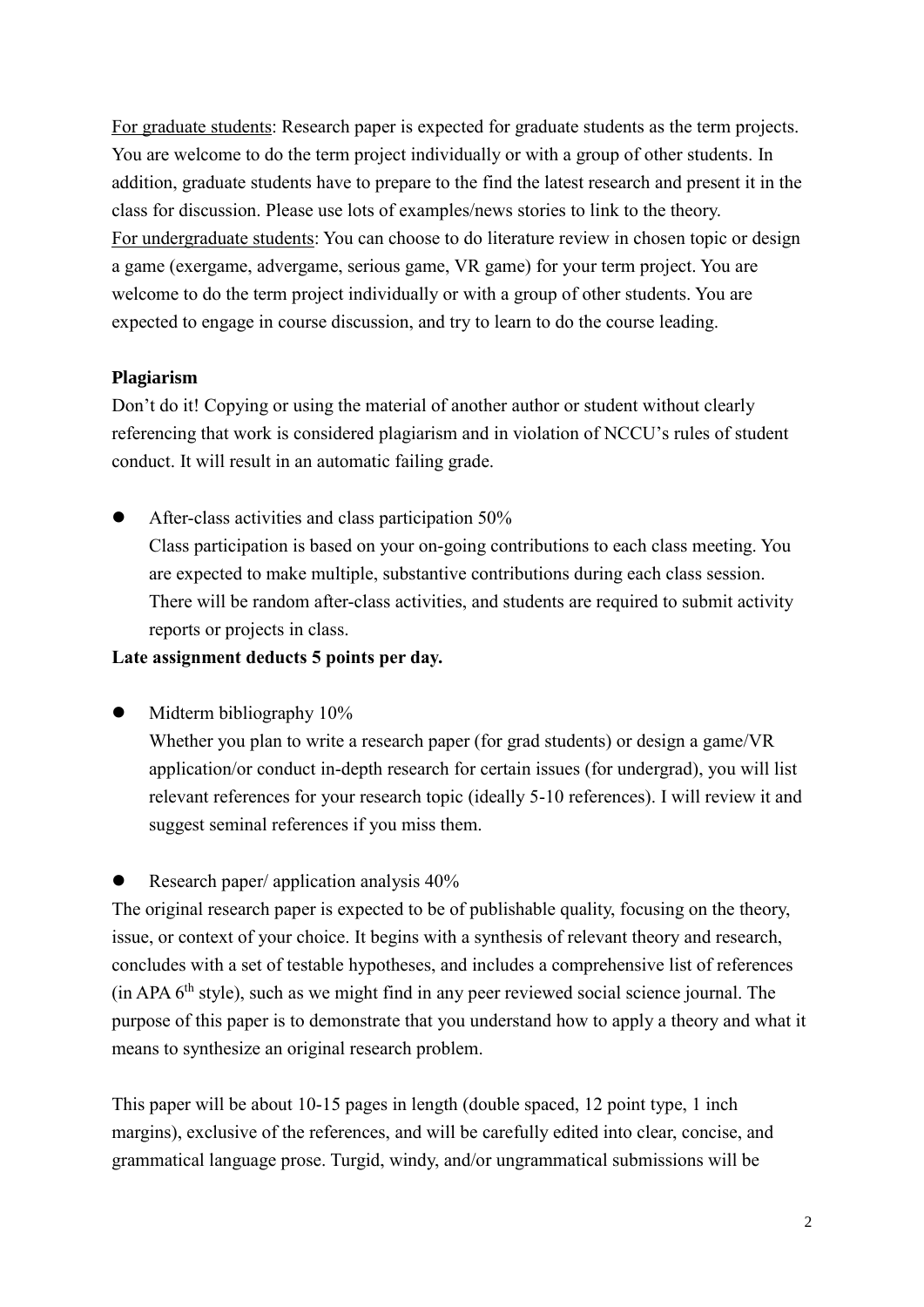returned for rewrites without comment. American Psychological Association (APA) style will be followed.

# **Texts and readings**

● Required:

# **All texts will be PDF files which you can find on particular E-learning site.**

\*\*This course will be hosted by both Jih-Hsuan Tammy Lin (Distinguished Professor, National ChengChi University) and Dr. Nick Bowman (Associate Professor, Texas Tech University). This course is part of the e-learning program supported by NCCU. All the content and discussion in the class will be recorded and be uploaded to the NCCU e-learning platform. All students are required to sign an agreement form to consent to be included in the videos.

### **Seminar Schedule**

| <b>Week</b>             | <b>Date</b> | <b>Required Readings</b>                                                           |
|-------------------------|-------------|------------------------------------------------------------------------------------|
| 1                       | 2/14        | <b>Introduction to class</b> : (Dr. JihHsuan Tammy Lin 林日璇)                        |
|                         |             | Communication Technology as a field in communication                               |
|                         |             | Introduction of recent communication technology                                    |
|                         |             | Cases of communication technology                                                  |
| $\overline{2}$          | 2/21        | <b>Introduction to Virtual Reality</b> (Taught by JihHsaun Tammy Lin 林日            |
|                         |             | 璇)                                                                                 |
|                         |             | Basic concept (Slater)                                                             |
|                         |             | Slater, M. (2009). Place illusion and plausibility can lead to realistic           |
|                         |             | behaviour in immersive virtual environments. Philosophical                         |
|                         |             | Transactions of the Royal Society B: Biological Sciences, 364(1535),               |
|                         |             | 3549-3557.                                                                         |
|                         |             | Current trends and analysis of Metaverse                                           |
| 3                       | 2/28        | National Holiday                                                                   |
| 4                       | 3/7         | VR experience: Current application. Let's experience!                              |
|                         |             | Meet at Room 320.                                                                  |
|                         |             | (By JihHsuan Tammy Lin 林日璇)                                                        |
|                         |             | Virtual reality Content and design                                                 |
|                         |             | Virtual reality headset introduction<br>$\bullet$                                  |
| $\overline{\mathbf{4}}$ | 3/14        | <b>Interactivity as demand</b> (by Dr. Nick Bowman, Online Session 1)<br>$\bullet$ |
|                         |             | Defining enjoyment and mood management as intrinsic needs                          |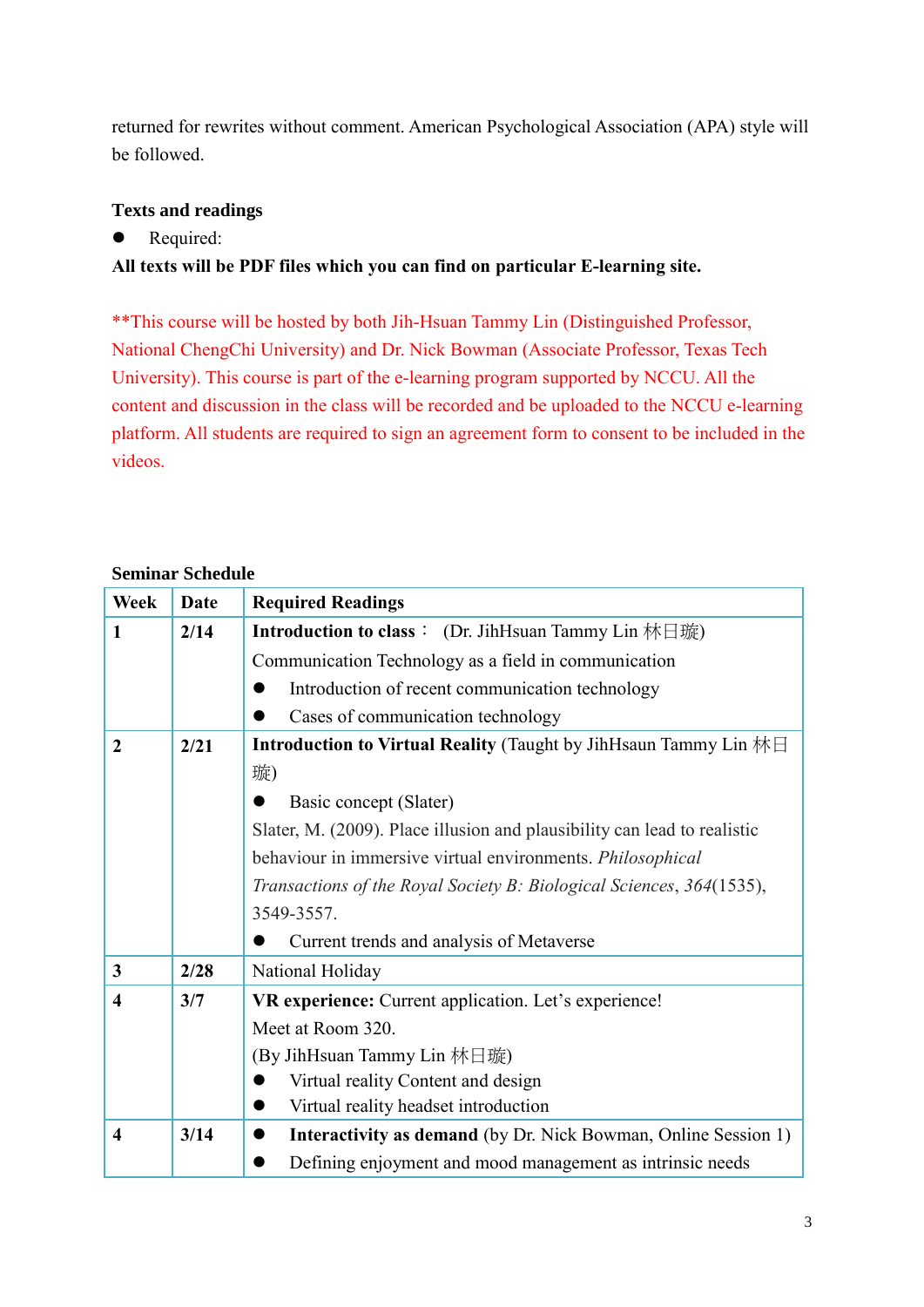| 5              | 3/21 | Virtual reality: VR journalism (what are the foundational concepts             |
|----------------|------|--------------------------------------------------------------------------------|
|                |      | and characteristics in VR, and how do VR journalism presents itself)           |
|                |      | De la Peña, N., Weil, P., Llobera, J., Giannopoulos, E., Pomés, A.,            |
|                |      | Spanlang, B.,  & Slater, M. (2010). Immersive journalism:                      |
|                |      | immersive virtual reality for the first-person experience of                   |
|                |      | news. Presence: Teleoperators and Virtual Environments, 19(4),                 |
|                |      | 291-301.                                                                       |
|                |      | Sundar, S. S., Kang, J., & Oprean, D. (2017). Being there in the midst of      |
|                |      | the story: How immersive journalism affects our perceptions and                |
|                |      | cognitions. Cyberpsychology, Behavior, and Social Networking, 20(11),          |
|                |      | 672-682.                                                                       |
|                |      | (by Dr. Jih-Hsuan Tammy Lin 林日璇)                                               |
|                |      | Group 1 present: practical case of VR journalism                               |
| 6              | 3/28 | Presence, narrative engagement, and sense of place (how players                |
|                |      | feel "wrapped up" and connected to digital spaces and narratives)              |
|                |      | (Dr. Nick Bowman, online session 2)                                            |
|                |      | Immersive journalism research                                                  |
|                |      |                                                                                |
| $\overline{7}$ | 4/4  | National Holiday                                                               |
| 8              | 4/11 | Virtual reality and more serious and industry application Demonstration        |
|                |      | VR glasses by HTC                                                              |
|                |      | Let's have the class in virtual reality!                                       |
|                |      | Industry application using virtual reality 宏匯廣場                                |
|                |      | (by Dr. JihHsuan Tammy Lin 林日璇)                                                |
| 8              | 4/18 | Virtual reality in games and persuasion (identification)—                      |
|                |      | (psychological mechanism in VR games and how we can use VR for                 |
|                |      | information persuasion and social issue awareness/involvement)                 |
|                |      | (by Dr. Jih-Hsuan Tammy Lin 林日璇)                                               |
|                |      | Lin, J.-H.*; Wu, D.-Y.; Tao, C.-C., (2018), 'So scary, yet so fun: the role of |
|                |      | self-efficacy in enjoyment of a virtual reality horror game, ' New Media       |
|                |      | and Society, 20, 3223-3242.                                                    |
|                |      | Lin, J.-H.*, 2017.07, 'Fear in Virtual Reality (VR): Fear elements, coping     |
|                |      | reactions, immediate and next-day fright responses toward a survival           |
|                |      | horror zombie virtual reality game, ' Computers in Human Behavior,             |
|                |      | Vol.72, pp.350-361.(SSCI)                                                      |
|                |      | Ahn, S. J. G., Bostick, J., Ogle, E., Nowak, K. L., McGillicuddy, K. T., &     |
|                |      | Bailenson, J. N. (2016). Experiencing nature: Embodying animals in             |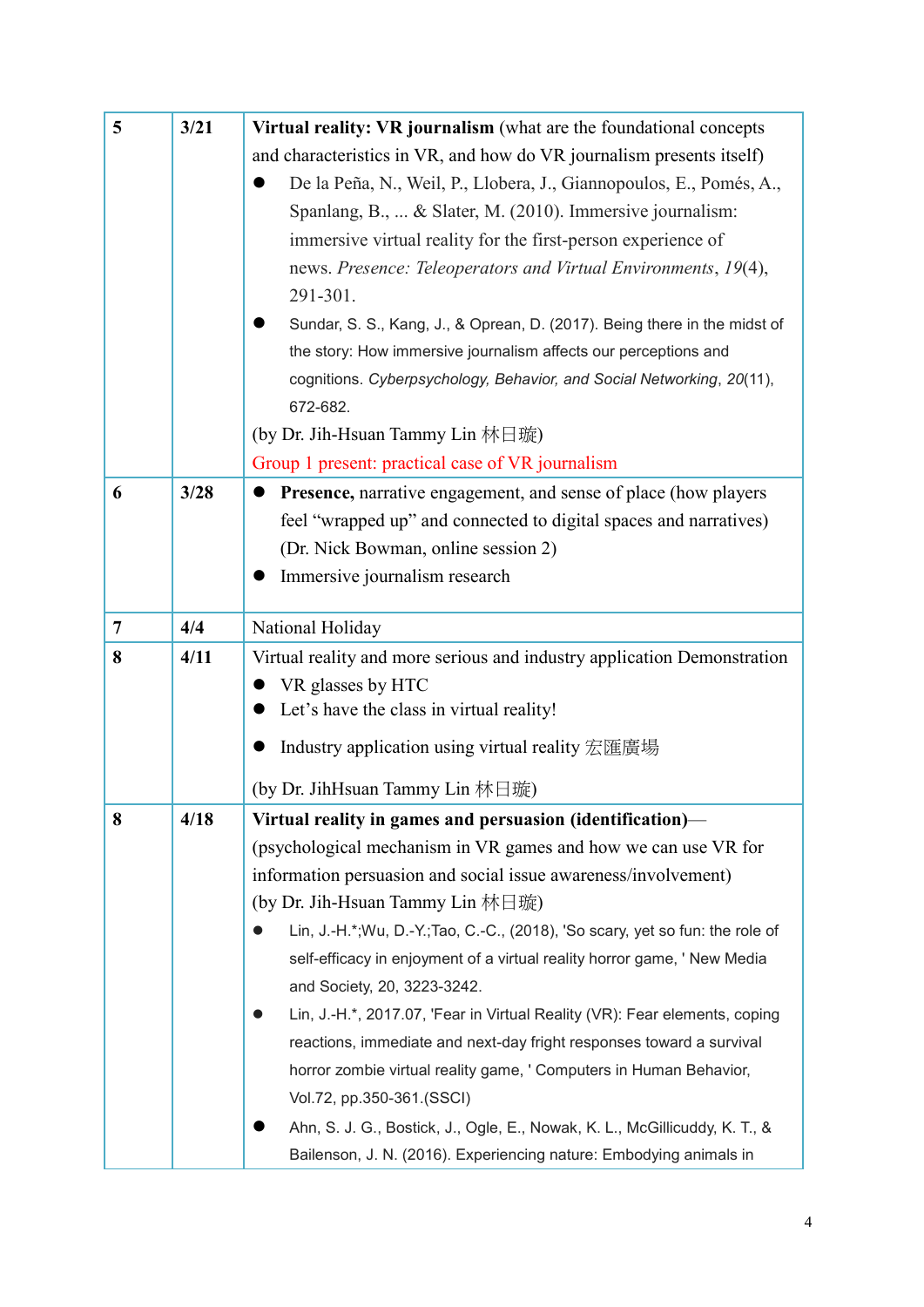|    |      | immersive virtual environments increases inclusion of nature in self and                                                                        |
|----|------|-------------------------------------------------------------------------------------------------------------------------------------------------|
|    |      | involvement with nature. Journal of Computer-Mediated                                                                                           |
|    |      | Communication, 21(6), 399-419.                                                                                                                  |
|    |      | Group 2 presents: new literature and new application                                                                                            |
| 9  | 4/25 | Social interaction in virtual world and new economy, Yvette Wohn                                                                                |
|    |      | Underlying mechanism: character identification, player and avatars,                                                                             |
|    |      | embodiment, self-concept (By Dr. Jih-HsuanTammy Lin 林日璇)                                                                                        |
| 10 | 5/2  | Progressive embodiment and natural mapping (a discussion of                                                                                     |
|    |      | video game controllers and interfaces, and how players understand                                                                               |
|    |      | and engage them)                                                                                                                                |
|    |      |                                                                                                                                                 |
|    |      | (By Dr. Nick Bowman, online session 3)                                                                                                          |
| 11 | 4/25 | Moral panics (a historical account of widespread social fears around<br>$\bullet$                                                               |
|    |      | video games and their effects)                                                                                                                  |
|    |      | (By Dr. Nick Bowman, online session 4)                                                                                                          |
| 12 | 5/2  |                                                                                                                                                 |
|    |      | Designing games and VR for learning—Guest speech<br>$\bullet$<br>(By Dr. Yu-Hao Lee, from Florida State University)                             |
| 13 | 5/9  | Transformative Digital Narratives/Disorienting Dilemma;<br>$\bullet$                                                                            |
|    |      | By Dr. Nick Bowman, online session 5                                                                                                            |
| 14 | 5/16 |                                                                                                                                                 |
|    |      | Advergames and Newsgames (will feature related projects and<br>$\bullet$<br>research regarding using games for advertising persuasion and using |
|    |      | games as news media) By Dr. Jih-Hsuan Tammy Lin 林日璇                                                                                             |
|    |      | van Reijmersdal, E. A., Rozendaal, E., & Buijzen, M. (2012).                                                                                    |
|    |      | Effects of prominence, involvement, and persuasion knowledge on                                                                                 |
|    |      | children's cognitive and affective responses to advergames.                                                                                     |
|    |      | Ahn, S. J., Hahm, J. M., & Johnsen, K. (2018). Feeling the weight of                                                                            |
|    |      | calories: using haptic feedback as virtual exemplars to promote risk                                                                            |
|    |      | perception among young females on unhealthy snack choices. Media                                                                                |
|    |      | Psychology, 1-27.                                                                                                                               |
|    |      | Peng, W., Lin, J. H., Pfeiffer, K., & Winn, B. (2012). Need                                                                                     |
|    |      | satisfaction supportive game features as motivational determinants:                                                                             |
|    |      | An experimental study of a self-determination theory guided                                                                                     |
|    |      | exergame. Media Psychology, 15, 175-196.                                                                                                        |
|    |      | Group 3 presents new literature and new VR marketing cases                                                                                      |
| 15 | 5/23 | <b>Social Robotics</b>                                                                                                                          |
|    |      | By Dr. Nick Bowman, online session 6                                                                                                            |
| 16 | 5/30 | Media psychology and communication technology Q& A                                                                                              |